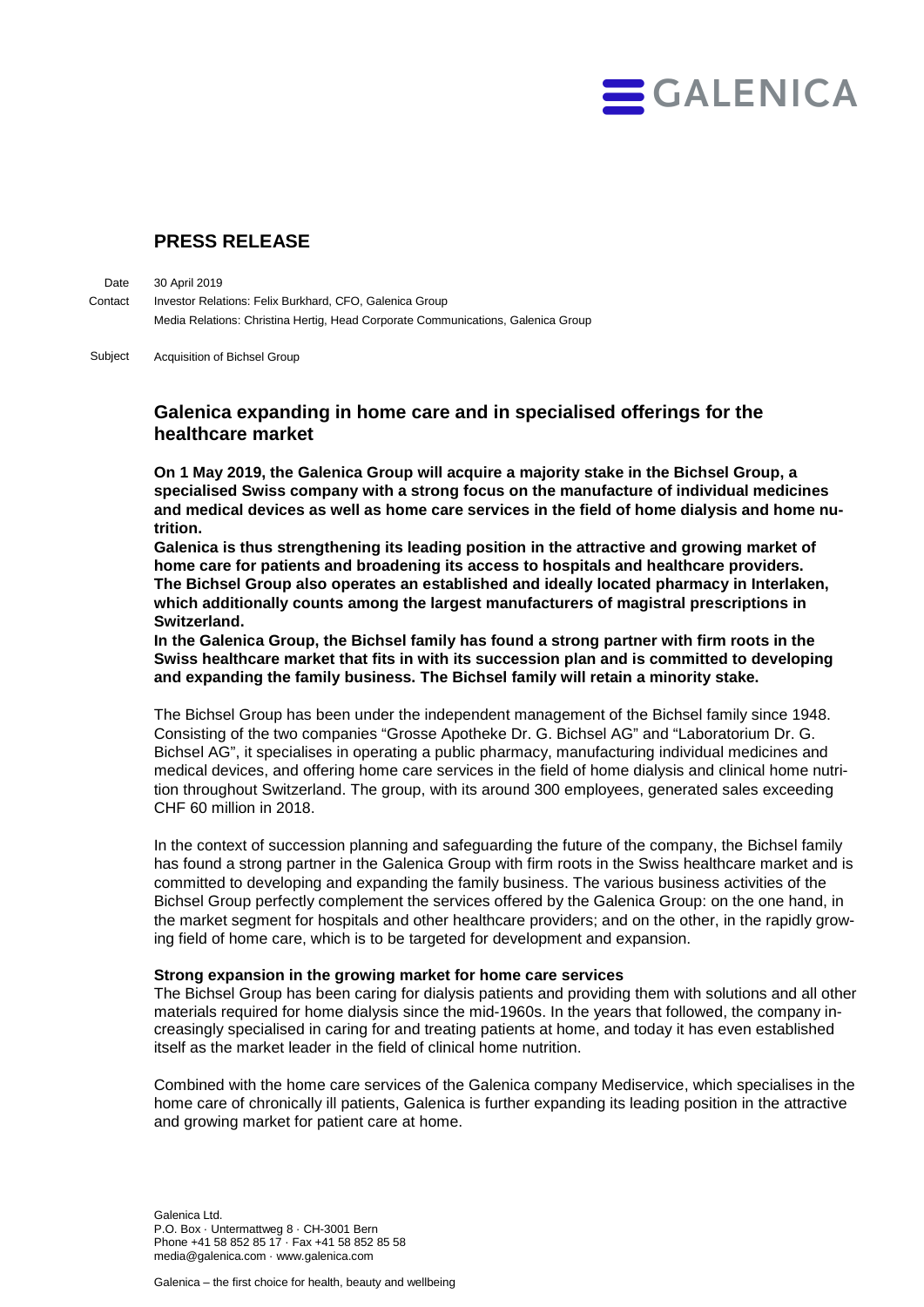30 April 2019 2/3 Acquisition of Bichsel Group Date Page Subject

> The two models are geared to different clinical pictures and complement each other perfectly. Galenica wants to step up its focus on specialised home care services in the future. The Bichsel Group, like Mediservice, has a specially trained team for caring for patients at home. In addition, the nutrition market, which is growing at a faster pace than the overall market, is predestined for home care programmes, including distance healthcare concepts. This gives rise to interesting synergies between the activities provided by Mediservice and the Bichsel Group, offering sustainable added value.

#### **Extended access to hospitals and healthcare providers**

The laboratory operated by Dr. G. Bichsel AG manufactures standard infusions and registered finished products for the Swiss market. Thanks to its extensive experience and flexible-use production facilities, the company can respond quickly and specifically to the special requirements of doctors and hospitals, for example in the case of special preparations in individual batch sizes. As a result, the company is very well established in the market and cultivates close relationships with its customers, which will provide Galenica with extended access to hospitals and other healthcare providers. The company is now the only Swiss manufacturer of infusion products of this type and is gaining in importance in terms of security of supply, as foreign manufacturers have less and less interest in supplying the Swiss market due to price pressure and specific Swiss registration requirements.

#### **Expansion of pharmacy network, including market-leading expertise in magistral prescriptions**

The Galenica Group acquired a minority stake in Grosse Apotheke Dr. G. Bichsel several years ago, and for many years the pharmacy has procured its products from Galenica pharmaceutical wholesaler Galexis. With the takeover of the Bichsel Group, Galenica is expanding its pharmacy network with another well-established pharmacy situated in a prime location in Interlaken. It will continue to operate under the same name with the same pharmacy team.

The pharmacy is also one of the major manufacturers of magistral prescriptions (medicines manufactured for specific patients) in Switzerland. The plan is to set up a centralised platform with this area for pharmacies, doctors and hospitals that are no longer able to meet the high quality standards for magistral prescriptions on their own. Here, too, demand is on the rise among patients, since the availability of niche products is becoming more and more critical as players withdraw from the market.

### **Continuity in management and clear commitment to the joint development of business activities**

The companies of the Bichsel Group will be integrated into the Retail Business sector and will continue to operate on the market under the same known name. Stefan Bichsel and Tobias Bichsel, the co-owners of the family-owned company, will continue in their current functions and contribute their long-standing experience and in-depth expertise to uphold the continuity and development of the company's business.

As of 1 May 2019, Galenica will acquire the majority of the share capital of the Bichsel Group; the Bichsel family will retain a minority stake. This, too, underlines the clear commitment by both parties to continue to develop the Bichsel Group together and to lead it into a successful future. The parties have agreed not to disclose the purchase price.

#### **Update of sales and EBIT forecast for 2019**

Related to the acquisition of the Bichsel Group on 1 May 2019, the Galenica Group is adjusting its sales and earnings forecast for 2019 as follows: Galenica expects consolidated net sales to be slightly higher than in the previous year, with sales growth of 3% to 6% in the Health & Beauty segment and sales at around prior-year-level in the Services segment.

At the same time, Galenica aims to further increase its comparable operating result EBIT (excluding the effects of IAS 19 and IFRS 16) by between 4% and 7%.